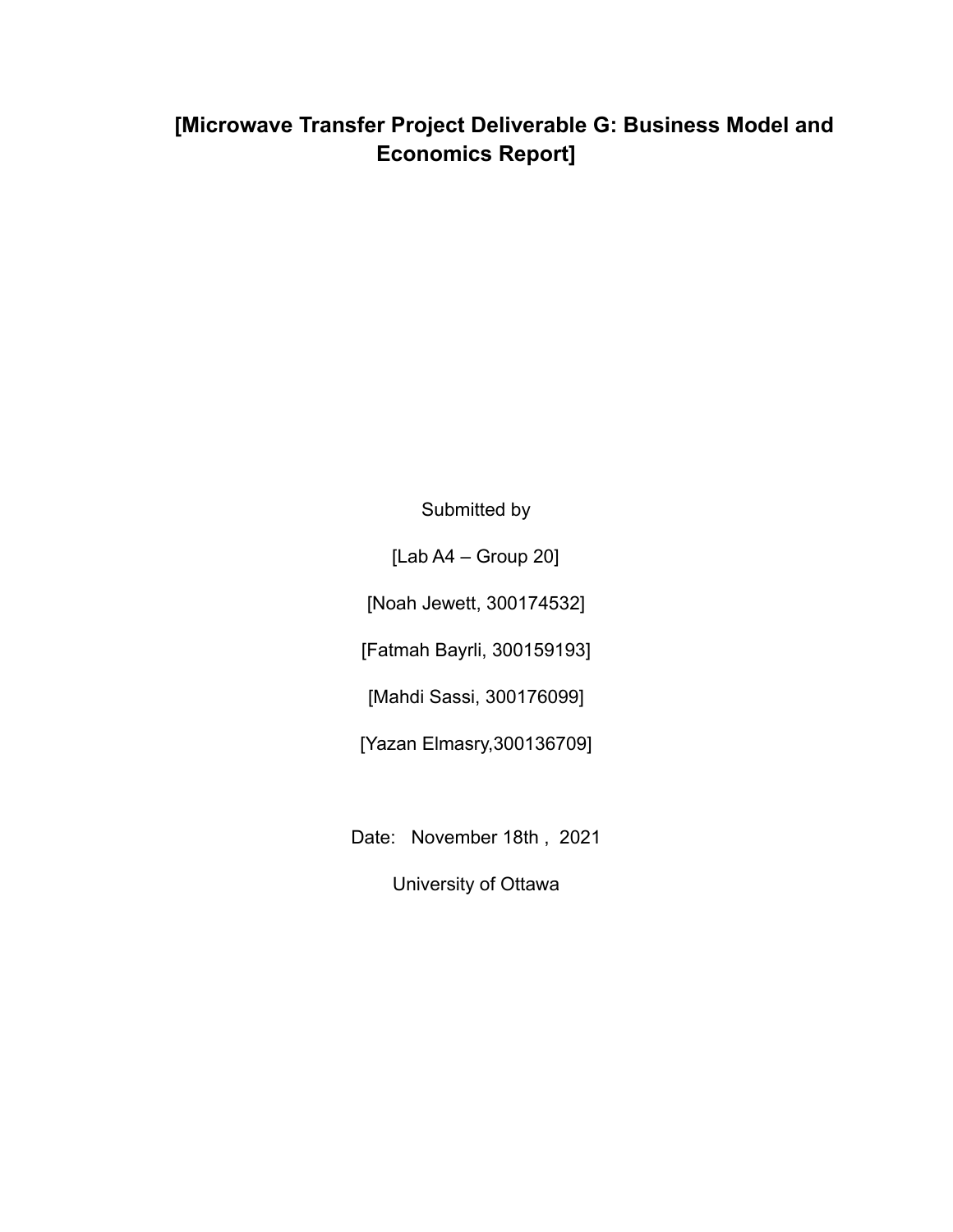## **Introduction :**

In this deliverable, we will outline a variety of business models which will help us prepare the marketing strategy plan of the product.For each Business Model , we will describe why we chose the model and why it is well suitable for our team's product.In addition , For the business model canvas , we will discuss the core assumptions that we have made to develop our model. Furthermore, we will discuss the economic model that will provide us with a hypothetical forecast of the project's income based on the Busines's model. This will include a 3 years income statement as well as cash flow diagrams. We will determine the break even point using NPV analysis. Diagrams and tables will be briefly described and analyzed. All core assumptions will be justified. Lastly, we will provide an updated outline of the project plan to align with the tasks.

### **Type of different business models :**

### **Direct Sale Model :**

This model includes companies that deal straight with the marketing plan directly to customers who are away from the specified related locations. This model involves one on one plan sales as well as internet selling. The advantage of this model is that it is effective for busy people. It enables customers to avoid physical stores locations along with a convenient buy process and reliability. However, the disadvantage is it can be overpriced if the customer databases are not properly managed.

#### **Freemium model :**

The Freemium model is usually used in the companies whose service is provided online. It is simply a model that offers customers basic services for free and more advanced services which they pay for. The advantage of using this model is that there's no upfront cost for the customer. However, this model is considered to be inefficient because the money produced does not maintain the production cost.

#### **Subscription model :**

The subscription business model is a model in which customers must pay a recurring fee to get access to a certain product or service. This is usually happening on an ongoing basis(monthly or yearly ). The main advantage of the subscription model is guaranteed to receive a predictable and steady stream of income at a predefined date. The main disadvantage of the model is providing a repeated service that can be costly for some customers.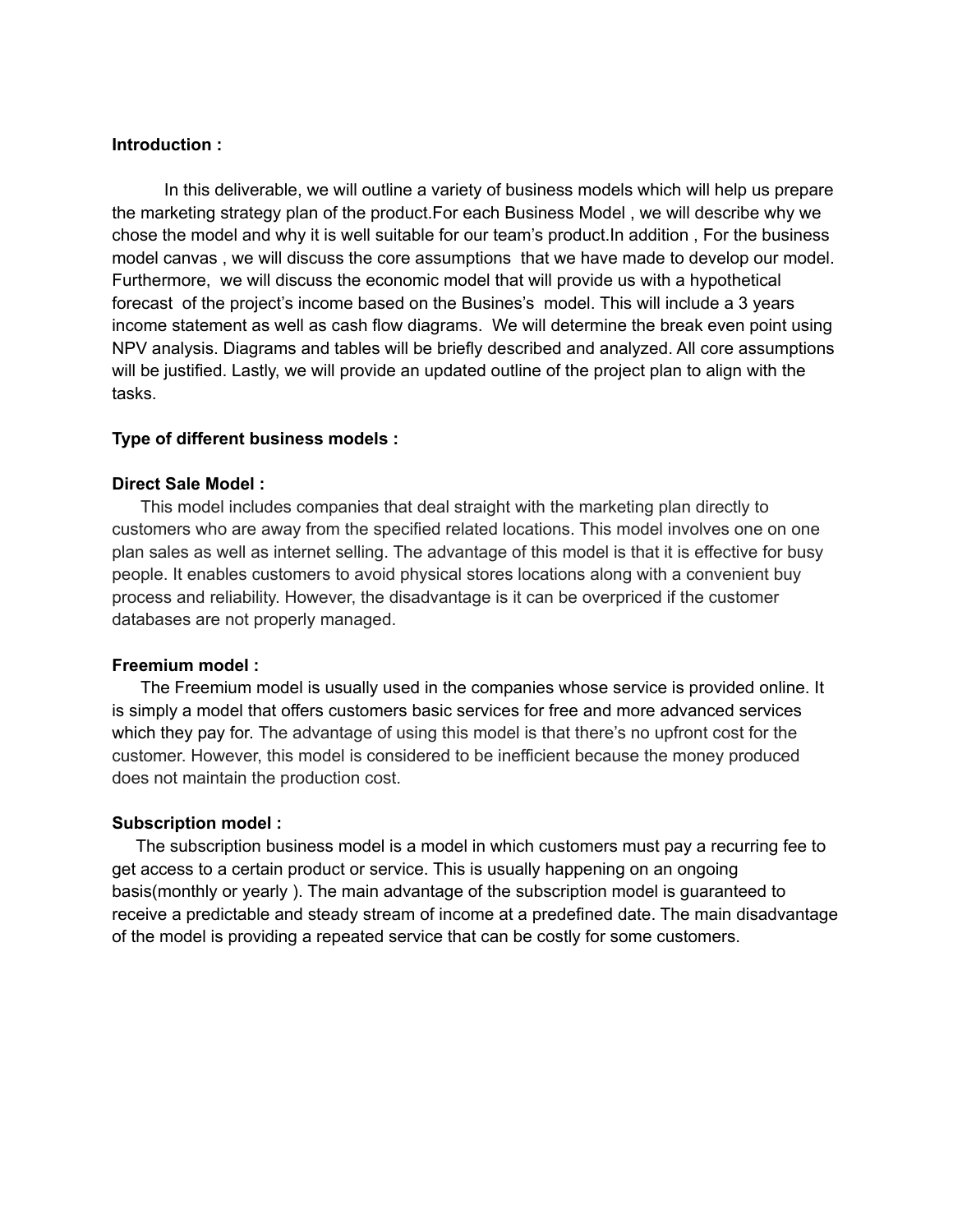### **Chosen Business Models :**

As mentioned above, the freemium model was chosen because it includes no upfront cost. In addition, this business model is used to direct lots of attention toward a diverse audience rather than a limited number of people. The subscription model was chosen because it is considered to have a steady plan and some customers prefer to have a regular plan where they have to pay to get the service to get the service on a monthly or a yearly basis.

### **Choosing a Business Model for our project :**

A direct sale e-commerce business model is what has been deemed ideal for our idealized microwave transfer product. As we are selling a physical product and not a service, the options for selling our product are either through a brick and mortar store, or online. The geographical density of individuals and/or institutions that would be potential customers for an accessibility product is not extremely high, so having a physical store does not make sense. When looking at online options, the product could either be sold through a third party site or through our own private site. The latter is preferable as we seek to offer repair services and call centers. Having a single online location for all services and products offered by the company would be logistically simpler for both the business and the customers.

To gain brand recognition, targeted advertising on the internet would be a strong course of action. As the product is for accessibility and provides a social benefit, it would be important to emphasize this trait as much as possible. Offering cheap repair services and other forms of customer relations would help brand the company as an organization with the customer's interests at heart. This business model would also potentially allow the company to partner with charities and institutions that deal with people suffering from limited mobility.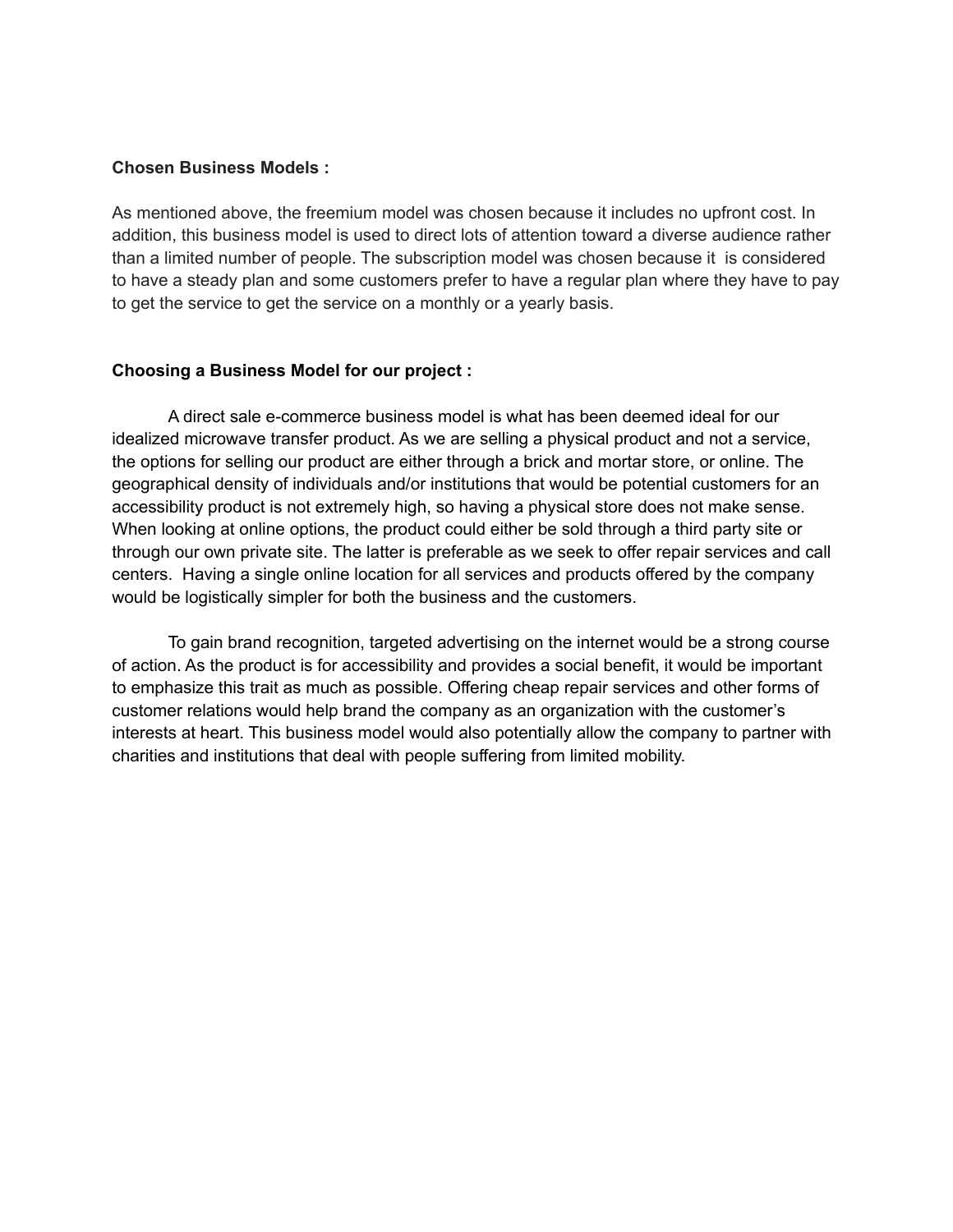# **Business Model Canvas**

| <b>Key Partners</b>                                                         | <b>Key Activities</b>                                                      | <b>Value Proposition</b>                                                              | <b>Customer Relationships</b>                                                                                  | <b>Customer Segments</b>                                                                     |
|-----------------------------------------------------------------------------|----------------------------------------------------------------------------|---------------------------------------------------------------------------------------|----------------------------------------------------------------------------------------------------------------|----------------------------------------------------------------------------------------------|
| -material and electronic part<br>manufacturers                              | -manufacturing and assembly of<br>product                                  | -provide a product offers<br>wider accessibility to kitchen<br>appliances and shelves | -customers service call center<br>that answers questions on<br>product use and maintenance                     | -customers looking for a method<br>to automatically lift objects in an<br>indoor environment |
| -shipping companies and postal<br>services                                  | -product safety testing<br>-development of improved improved               | -products fulfill a role that is<br>currently not addressed by                        | -actively seek feedback from<br>customers to improve or modify                                                 | -homeowners with limited<br>mobility                                                         |
| -charities and associations<br>supporting people with limited<br>mobility   | products based on client feedback<br>and market research                   | any other product or<br>company                                                       | the product for their needs                                                                                    | -public facilities that want to<br>include more accessibility options                        |
|                                                                             | <b>Key Resources</b>                                                       |                                                                                       | <b>Channels</b>                                                                                                | (universities, recreation facilities,<br>$etc.$ )                                            |
|                                                                             | -manufacturing/assembly facilities                                         |                                                                                       | -potential customers are attracted<br>through online advertising and                                           |                                                                                              |
|                                                                             | -human resources for product<br>development and general operation          |                                                                                       | referrals from organizations<br>supporting people with limited<br>mobility                                     |                                                                                              |
|                                                                             | -parts and materials for building the<br>product                           |                                                                                       | -product is sold through an online                                                                             |                                                                                              |
|                                                                             | -company website to sell the product<br>through                            |                                                                                       | store and distributed through the<br>mail to customers                                                         |                                                                                              |
| <b>Cost Structure</b>                                                       |                                                                            |                                                                                       | Revenue                                                                                                        |                                                                                              |
| -website hosting and maintenance costs                                      |                                                                            |                                                                                       | store                                                                                                          | -primary source of revenue is through product sales through the online                       |
| -salaries, rentals of manufacturing and office facilities and utility costs |                                                                            |                                                                                       | -additional revenue can be obtained from a subscription service that                                           |                                                                                              |
| -raw parts and materials for constructing product                           |                                                                            |                                                                                       | offers warranties, product repairs and replacement of parts                                                    |                                                                                              |
| -shipping fees                                                              |                                                                            |                                                                                       |                                                                                                                |                                                                                              |
| -research and development costs                                             |                                                                            |                                                                                       |                                                                                                                |                                                                                              |
| -advertisement and sales                                                    |                                                                            |                                                                                       |                                                                                                                |                                                                                              |
| <b>Social and Environmental Costs</b>                                       |                                                                            |                                                                                       | <b>Social and Environmental Benefit</b>                                                                        |                                                                                              |
|                                                                             | -the shipping product distribution method creates a large carbon footprint |                                                                                       | -solves a problem faced by people with limited mobility that is not<br>accounted for by current market options |                                                                                              |
|                                                                             |                                                                            |                                                                                       | product to the landfill is one component breaks                                                                | -the product repair services provide an alternative to sending an entire                     |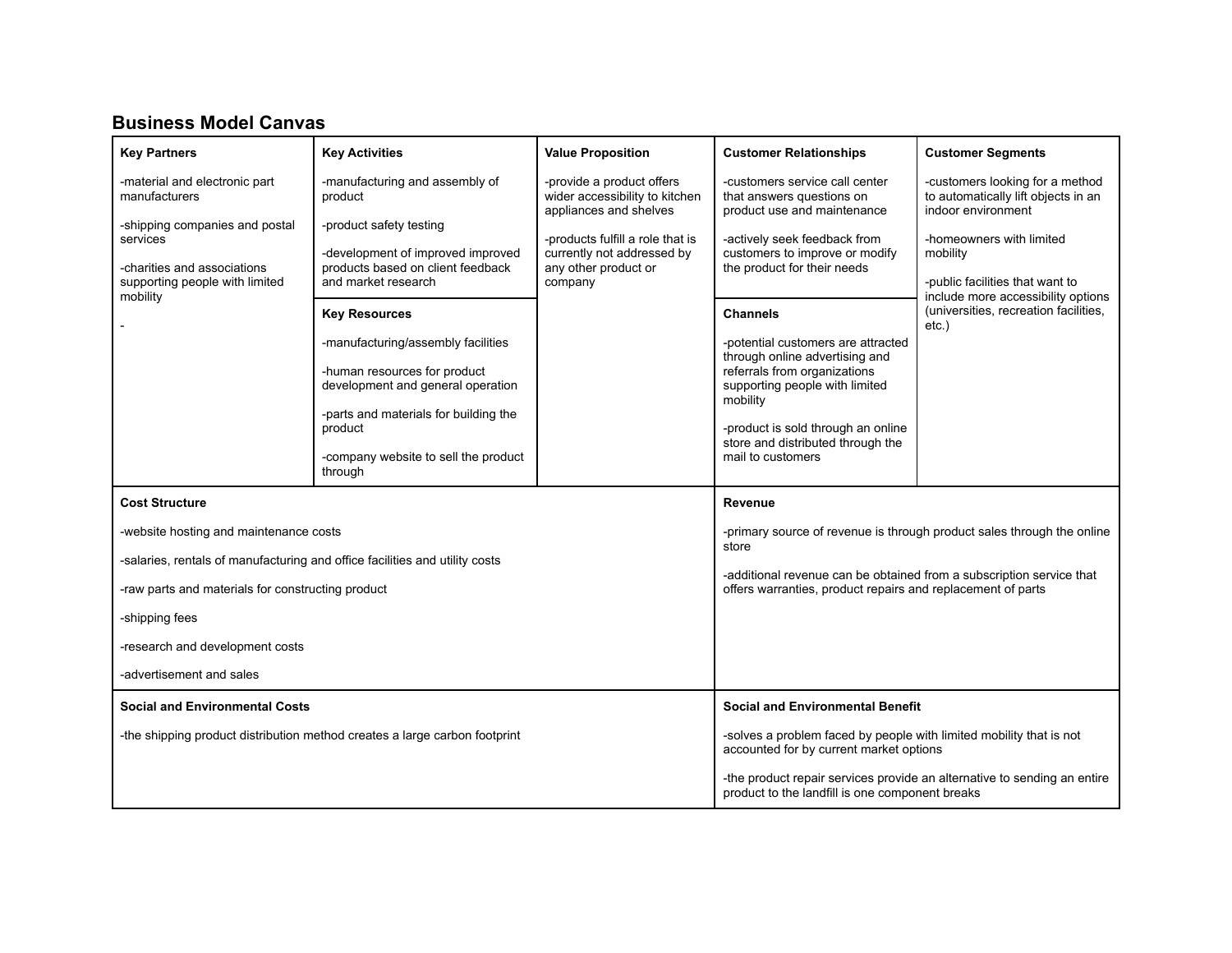## **Core Assumptions:**

The first product of the business will be an improved prototype of what we designed in the project. Because a product designed only for microwave transfer is incredibly niche, a commercial product would need to offer more functions in order to attract more customers. Therefore, the product assumed for this business model is an object lifting/transfer device that can be used in multiple household applications like lifting objects up to and down from shelves. The product would also include features that our group dropped due to time constraints such as adjustable motion ranges and safety features.

Another key assumption is that there would be a market for our product if it were to be turned into a business. The theme for all groups in this semester's project is accessibility, something that large product companies often do not account for due to it not being seen as profitable. Since the market pull for a product such as ours is uncertain, this business model is assuming that preliminary market research has been done to confirm that there is sufficient demand for our product. It is also being assumed that our product will have 75%+ of the market share for devices that make lifting small household objects more accessible. The high market share prediction is due to an inability to find similar products in the benchmarking phase of the project.

As any new business is unlikely to turn a profit early on due to being unknown and not having existing customers, having cash or investors to start the business is essential. It is being assumed that the business would have the financial resources necessary to not break even for 1 to 2 years.

Being able to establish partnerships with shipping companies, material suppliers are factors necessary to increase the audience we can sell our product to, reduce the price of the product and gain brand recognition. Being unable to make these connections before launching a business would be a huge risk that could easily result in failure. As such, it should be assumed that some, if not all, the desired partnerships have been established before formally launching the company.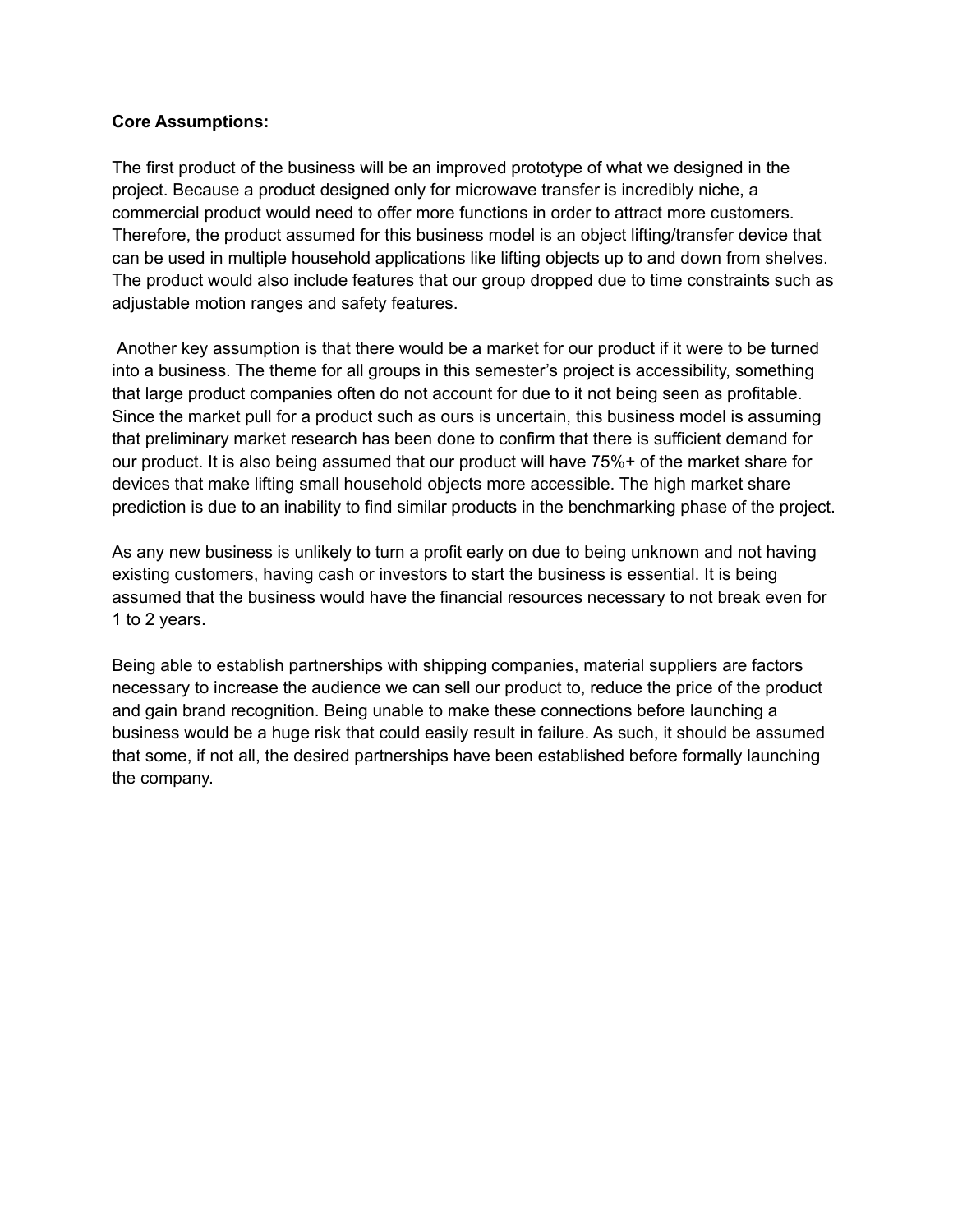# **Economic Report:**

Before we reach the income statement, we first need to list all the parts and components that are needed to build our product:

| Lead Screw Motor #1 | \$40        |
|---------------------|-------------|
| Lead Screw Motor #2 | \$30        |
| Servo Motor         | $$16 - $35$ |
| C-Channel Aluminium | \$5         |
| Fasteners           | \$27        |
| Wheels              | \$8         |
| Wood                |             |
| <b>PLA Filament</b> | \$30        |
| 3D Printer          | \$1000      |
| Telescopic Guide    | \$10        |
| Contour             | \$9         |
| Rack and Gear       | \$10        |
| Rollers             | \$15        |
| Electronics         | \$42.7      |

The following is a list of the variable, fixed, direct, and indirect costs:

| <b>Costs</b>                | <b>Type</b>              |
|-----------------------------|--------------------------|
| <b>Motors</b>               | <b>Fixed-Direct Cost</b> |
| Electricity                 | Variable-Direct Cost     |
| <b>Production Materials</b> | Variable-Direct Cost     |
| <b>Website Hosting</b>      | <b>Fixed-Direct Cost</b> |
| <b>Electronics</b>          | <b>Fixed-Direct Cost</b> |
| Advertising                 | <b>Fixed-Direct Cost</b> |

Since our business is an e-commerce business, online advertisement is a crucial part of our business model. Looking at the age range for our product, people with disabilities or weaknesses who can't manually place objects in and out of the microwave are our target audience. Using this information, we can aim our advertisement on two platforms: Facebook,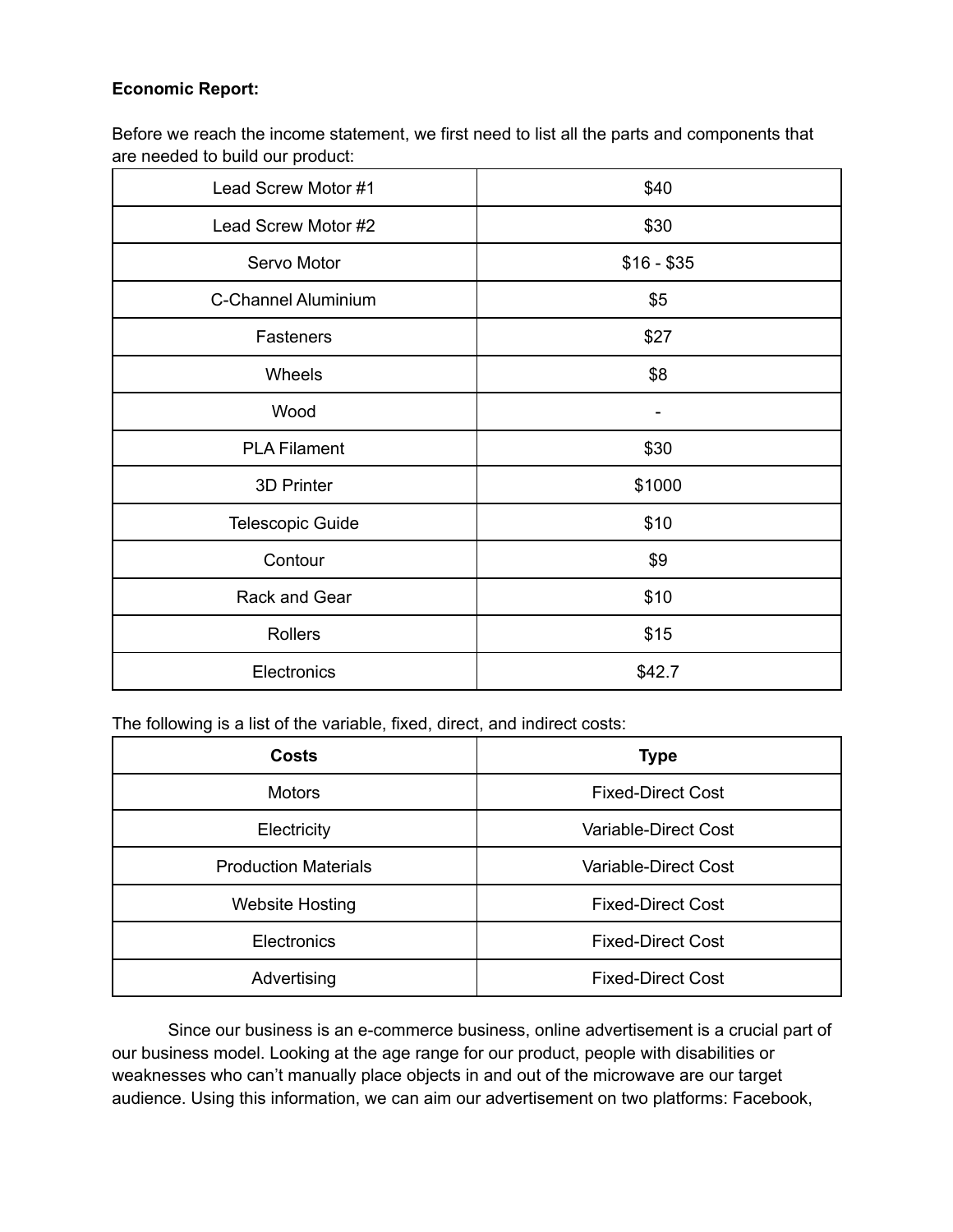and Linkedin. The average cost of ads is between \$400 - \$1500 for each of Facebook and Linkedin [webfx]. Considering that this is a brand new business, we will opt for the lower end of the spectrum and go with a total of \$400 spent a month for advertising. Since our profit isn't enough to go higher than \$400, we will stick to the \$400 price for the duration of 3 years and only advertise for 6 months of a year. We can increase this amount yearly if we consider the growth of the business, but at the current moment, we will only stick to the \$400 mark.

Next, for hosting our website and keeping it online, we can use WHC (Web Hosting Canada). Since this website is used for business purposes, we can choose the 'Pro' package option which costs \$13 per month before sale [whc.ca]. The package includes a domain name, SSL certificate, and unlimited space and traffic. Once the business grows, we can upgrade to the 'Enterprise' package option which includes a dedicated IP address.

The 3D printer price was decided following our group member's personal experience in purchasing them. A professional 3D printer with auto-calibration costs around \$1,000. Only one 3D printer will be used for now since the number of employees is limited to just 4. This means that even if we increase the volume of manufacturing, it wouldn't matter since only 4 people can do the rest of the work.

Finally, for electricity consumption, I used the power consumption, energy price, and usage time to find the price of electricity. A normal 3D printer uses around 50W per hour, while a more professional 3D printer uses around 70W per hour [m3Dzone]. The electricity prices in Ottawa are 13 cents/kWh [Hydroottawa]. For now, we estimate that we'll need the 3D printer to run for 8 hours a day. Using the power consumption, energy price, and usage time, we find that the electricity bill is only \$27 per month.

After working on the project for a few months, our group decided that a realistic number of units produced per year with the number of people we have is 4 per month. This makes the number of units produced in 3 years, a total of 144 units. To make a profit but keep the price low, we decided to set the price for the microwave transfer device to \$355. Therefore, selling a quantity of 144 after 3 years with a price of \$355 and a cost of production around \$250, the income statement is the following:

| Sales:                          | \$51,120 |
|---------------------------------|----------|
| Cost of Goods Sold:             | \$36,000 |
| <b>Gross Profit on Sales:</b>   | \$15,120 |
| <b>Operating Expenses:</b>      |          |
| 3D Printer                      | \$1,000  |
| Electricity                     | \$1,000  |
| Hosting                         | \$500    |
| Advertising                     | \$7,200  |
| <b>Total Operating Expenses</b> | \$9,700  |
|                                 |          |
| Operating Income                | \$5,42   |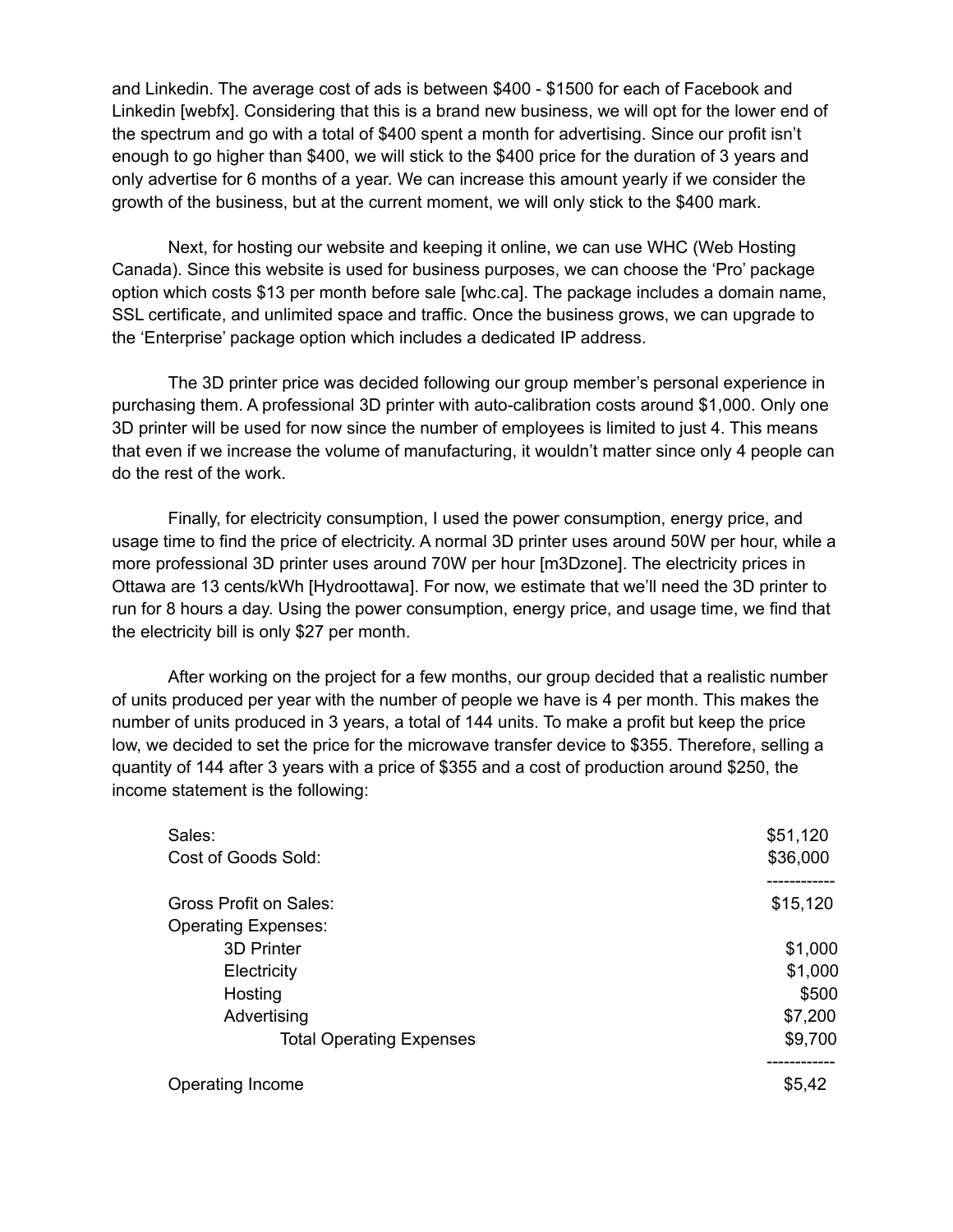# **3-year income statement:**

|                                           | Year 1  | Year <sub>2</sub>        | Year 3  |
|-------------------------------------------|---------|--------------------------|---------|
| <b>Sales</b>                              | 17040\$ | 17040\$                  | 17040\$ |
| Cost of goods                             | 12240\$ | 12240\$                  | 12240\$ |
| <b>Hosting</b>                            | 156\$   | 156\$\$                  | 156\$   |
| <b>Advertising</b>                        | 2400\$  | 2700\$                   | 3000\$  |
| <b>3D Printer</b>                         | 1000\$  | $\overline{\phantom{a}}$ |         |
| <b>Total Operating</b><br><b>Expenses</b> | 15796\$ | 15096\$                  | 15396\$ |
| <b>Profit</b>                             | 1244\$  | 1940\$                   | 1644\$  |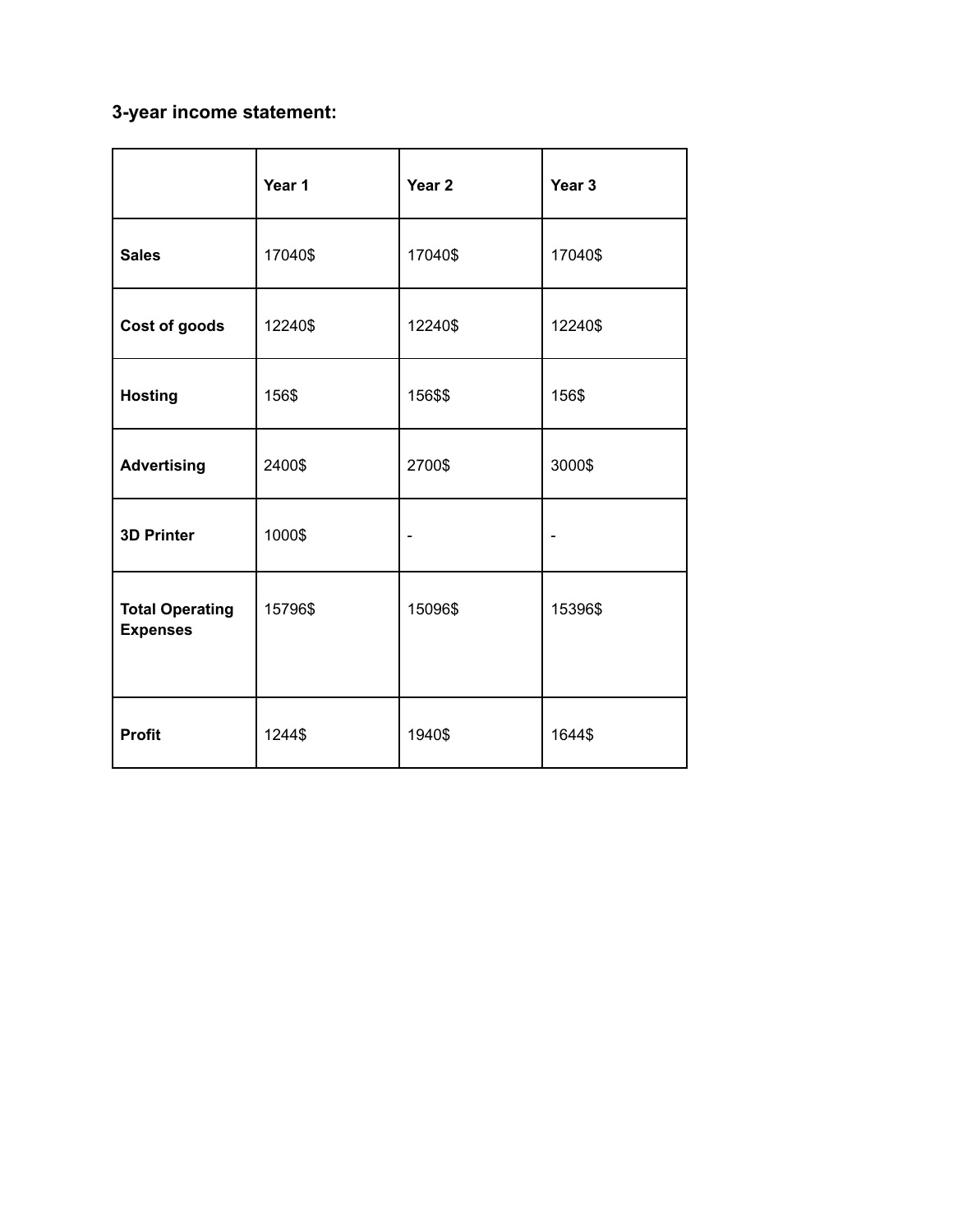| <b>Month</b>                                        | 1          | $\overline{\mathbf{2}}$ | $\overline{\mathbf{3}}$ | 4                            | 5                        | 6          |
|-----------------------------------------------------|------------|-------------------------|-------------------------|------------------------------|--------------------------|------------|
| <b>Sales</b>                                        | 1420\$     | 1420\$                  | 1420\$                  | 1420\$                       | 1420\$                   | 1420\$     |
| Cost of<br>goods                                    | 1020\$     | 1020\$                  | 1020\$                  | 1020\$                       | 1020\$                   | 1020\$     |
| <b>Hosting</b>                                      | 13         | 13                      | 13                      | 13                           | 13                       | 13         |
| <b>Advertisi</b><br>ng                              | 400\$      | 400\$                   | 400\$                   | 400\$                        | 400\$                    | 400\$      |
| 3D<br><b>Printer</b>                                | 1000\$     |                         | -                       | $\qquad \qquad \blacksquare$ | $\overline{\phantom{a}}$ |            |
| <b>Total</b><br><b>Operating</b><br><b>Expenses</b> | $-2433$ \$ | $-1433$ \$              | $-1433$ \$              | $-1433$ \$                   | $-1433$ \$               | $-1433$ \$ |
| <b>Operating</b><br>income                          | $-1013$$   | $-13$$                  | $-13$$                  | $-13$$                       | $-13$$                   | $-13$$     |
| <b>Revenue</b>                                      | $-1013$    | $-1026$                 | $-1039$                 | $-1052$                      | $-1065$                  | $-1078$    |

**First 6 months with advertising**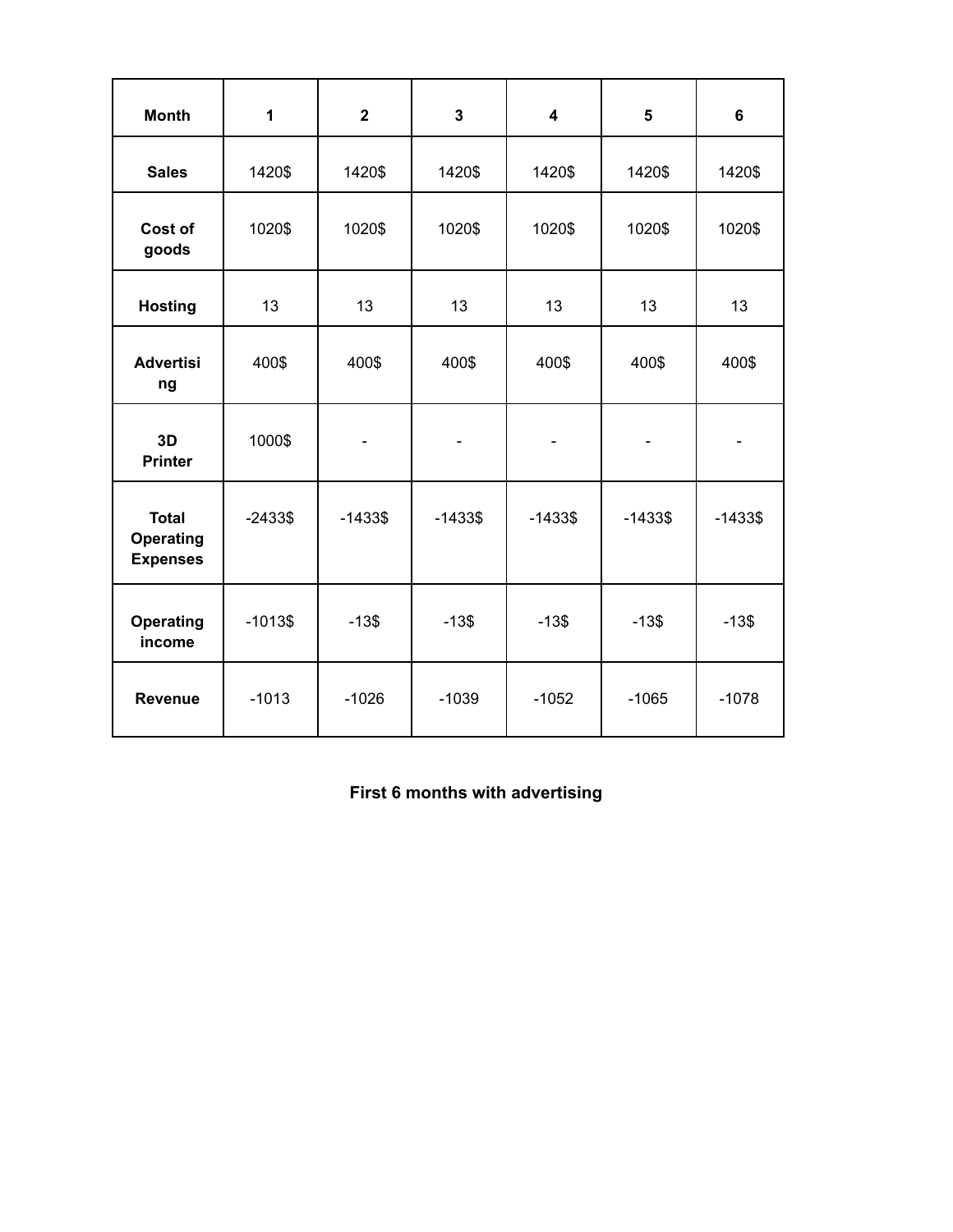| <b>Month</b>                                        | $\overline{7}$           | 8                        | 9                        | 10                           | 11                           | 12                       |
|-----------------------------------------------------|--------------------------|--------------------------|--------------------------|------------------------------|------------------------------|--------------------------|
| <b>Sales</b>                                        | 1420\$                   | 1420\$                   | 1420\$                   | 1420\$                       | 1420\$                       | 1420\$                   |
| Cost of<br>goods                                    | 1020\$                   | 1020\$                   | 1020\$                   | 1020\$                       | 1020\$                       | 1020\$                   |
| <b>Hosting</b>                                      | 13\$                     | 13\$                     | 13\$                     | 13\$                         | 13\$                         | 13\$                     |
| <b>Advertising</b>                                  | $\overline{\phantom{a}}$ | $\overline{\phantom{a}}$ | $\overline{\phantom{a}}$ | $\overline{\phantom{a}}$     | $\blacksquare$               | $\blacksquare$           |
| <b>3D Printer</b>                                   | $\overline{\phantom{a}}$ | $\overline{\phantom{a}}$ | $\overline{\phantom{a}}$ | $\qquad \qquad \blacksquare$ | $\qquad \qquad \blacksquare$ | $\overline{\phantom{a}}$ |
| <b>Total</b><br><b>Operating</b><br><b>Expenses</b> | 1013\$                   | 1013\$                   | 1013\$                   | 1013\$                       | 1013\$                       | 1013\$                   |
| <b>Operating</b><br>income                          | $+387$$                  | $+387$$                  | $+387$$                  | $+387$$                      | $+387$ \$                    | $+387$$                  |
| Revenue                                             | $-691$$                  | $-304$$                  | 83\$                     | 470\$                        | 857\$                        | 1244\$                   |

**6 months without advertising**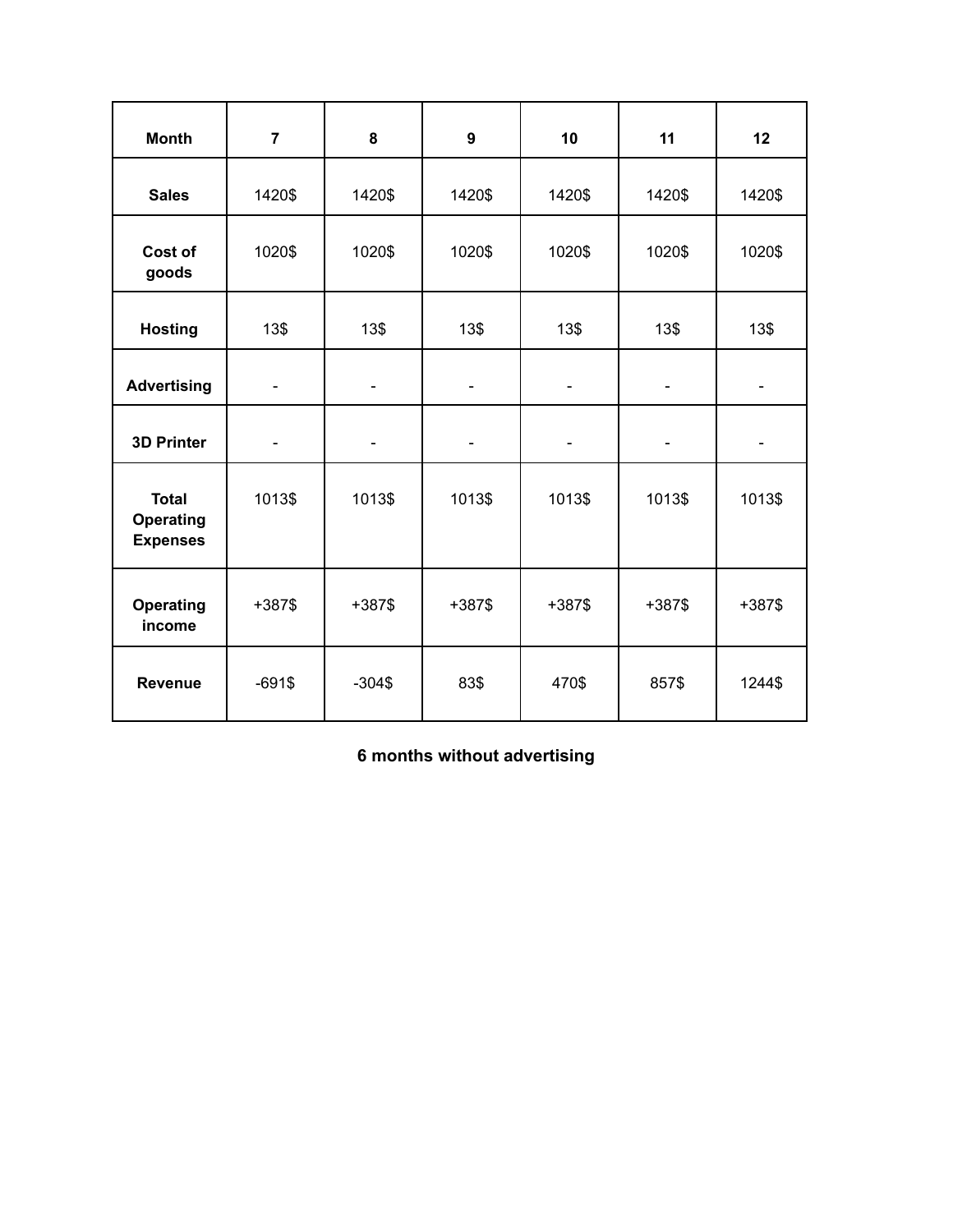

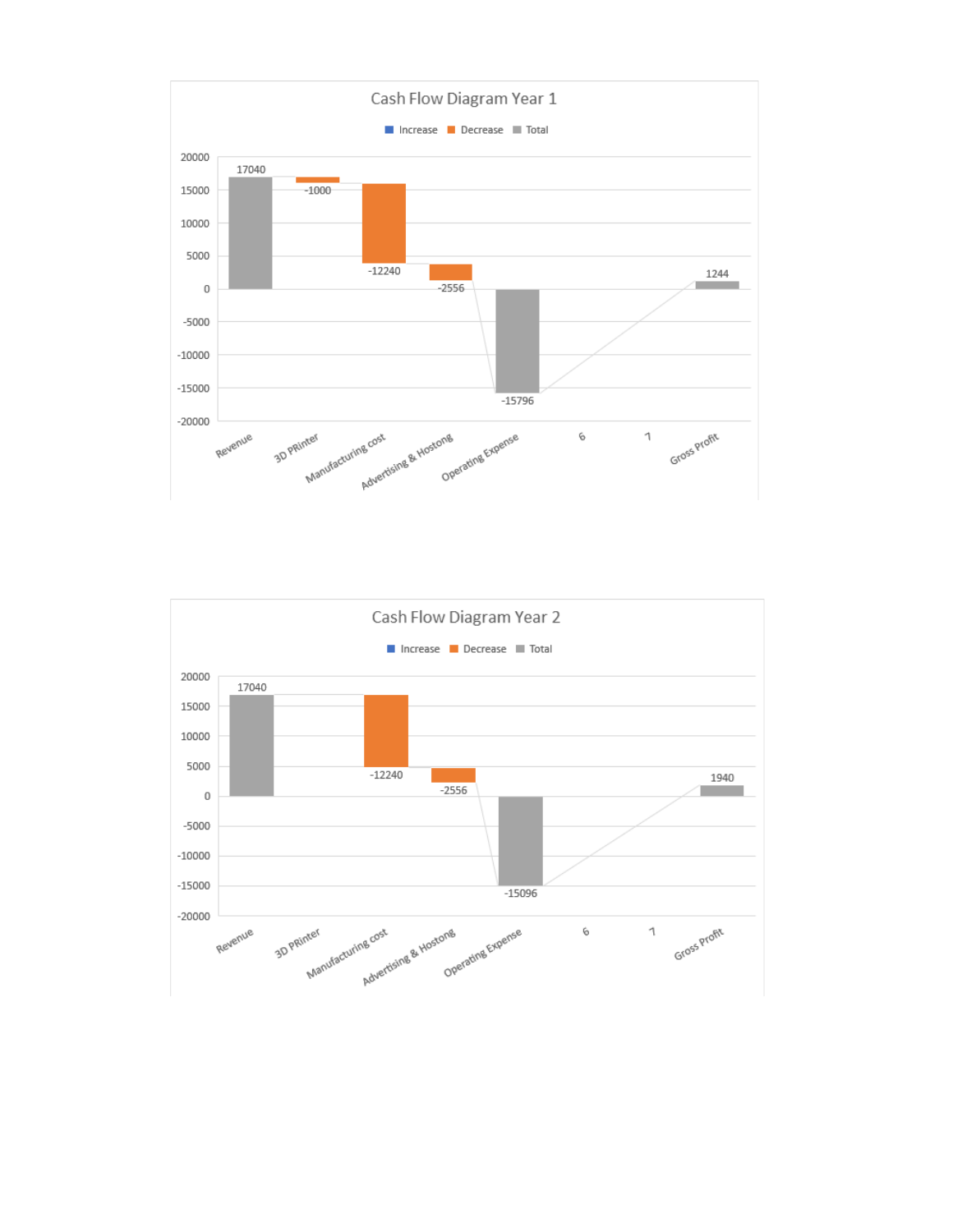**Net present value can now be calculated to be:**

$$
NPV = \sum_{t=0}^{T} \frac{C_t}{(1+r)^t}
$$
  
Where:

 $\bullet$  **C** = Cash Flow at time t  $\bullet$  **t** = time period

| Year | <b>NPV</b>   |
|------|--------------|
|      | $-813.24$ \$ |
| ົ    | 944\$        |
| -3   | 2364.55      |

With an initial investment of 2000\$ and a discount rate of 5% we will break even by second year.

## **Conclusion :**

In summary, we have identified and described different types of Business models. Overall of the Business models, we chose to go with the direct sale model as it is the most suitable model for our product in terms of feasibility and sustainability.We have explained the core assumptions with details. As well we have created a model business model canvas where we have categorized specific aspects of the business model. In addition , we have developed a list of variables of the business model in corporate of the manufacturing of our product then we have developed a 3 years income statement. In addition, using NPV analysis , we determine the break even point. Lastly , we have developed an outline of the project plan.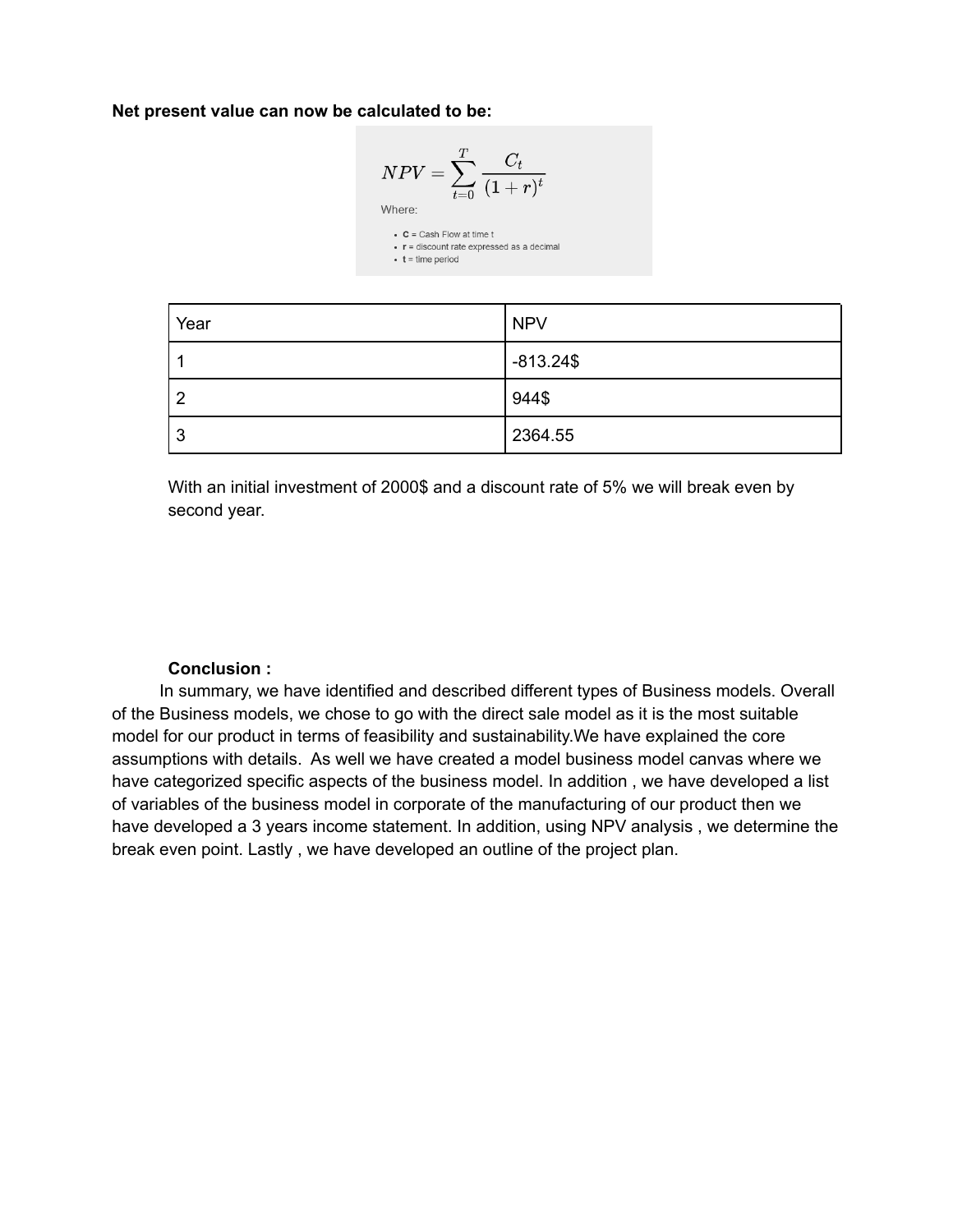# **Project plan update :**

An updated outline for the project plan for deliverable G :

A list of the tasks of deliverable G that we are working on completing can be found in the table down. It is important to notice that each letter in " team member " refers to the first letter of each of the team members.

| <b>Tasks</b>           | Description                                                                 | Due date     | Team member |
|------------------------|-----------------------------------------------------------------------------|--------------|-------------|
| <b>Business model</b>  | <b>Identify and Describe</b><br>a Relevant Business<br>Model to the Project | 17-18 th Nov | F           |
|                        | <b>Complete Business</b><br>model                                           | 17th Nov     | N           |
|                        | Describe the core<br>assumptions                                            | 18th Nov     | N           |
| <b>Economic Report</b> | Develop a list of the<br>variable, fixed direct,<br>and indirect costs      | 15-18th Nov  | M           |
|                        | Develop a three<br>years income<br>statement                                | 17-18th Nov  | M           |
|                        | Break even analysis                                                         | 16-18th      | Y           |
|                        | Cash flow Diagram                                                           | 17-18th      | Y           |
|                        | Justify core economic<br>assumptions                                        | 18th         | Y           |
| Project plan update    | Identify subtasks for<br>the tasks                                          | 14th Nov     | F           |
|                        | Assigned tasked<br>based on the group<br>choice                             | 14th Nov     | F           |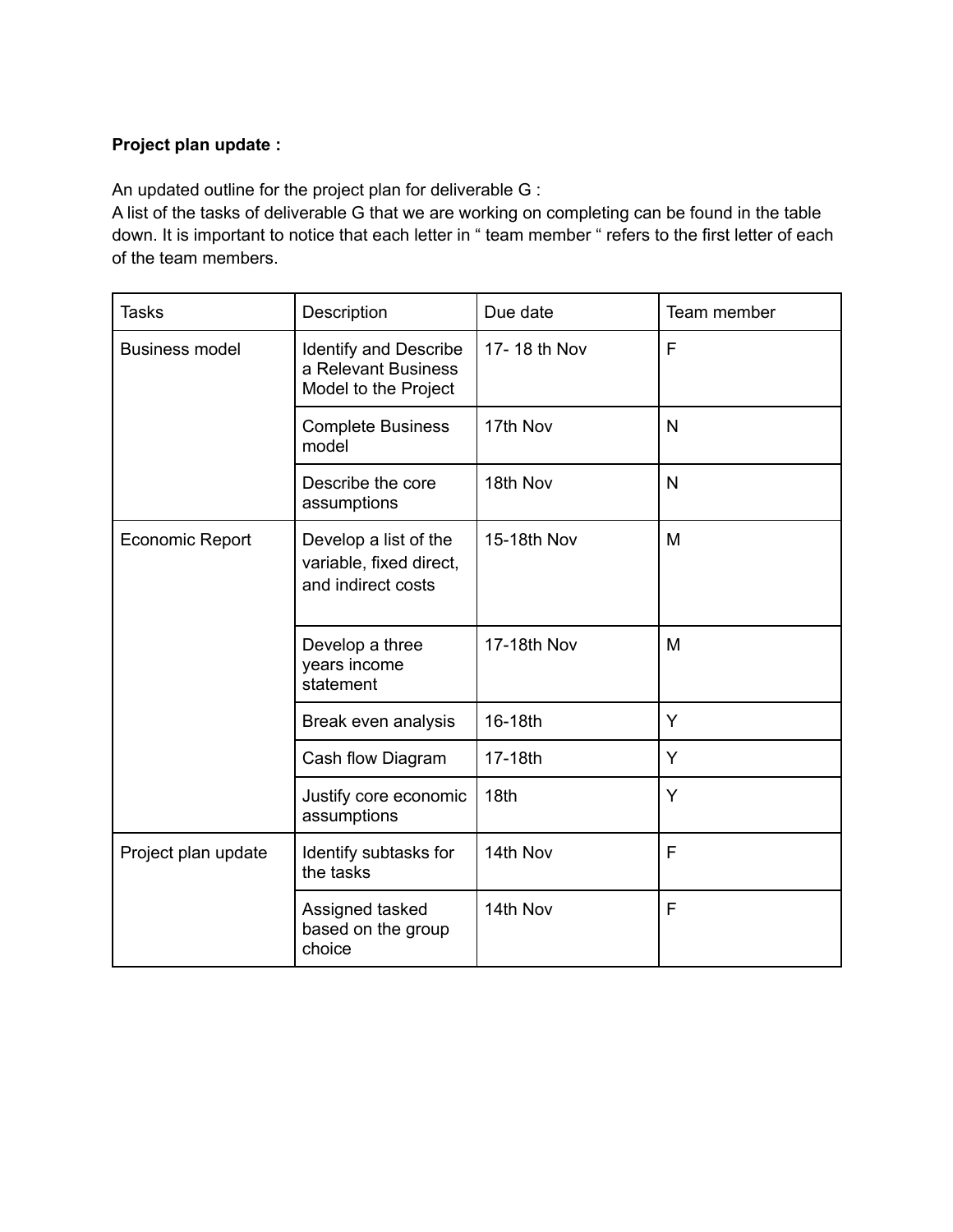A Gantt Chart outlining the the required steps to complete Deliverable G is down :

| <b>Microwave Transfer</b>                                                                           | ∞ Shared 目 …                       | <b>Project Deliverables</b>                     |                 | ☆ 22 シ タ … ×                                                               |
|-----------------------------------------------------------------------------------------------------|------------------------------------|-------------------------------------------------|-----------------|----------------------------------------------------------------------------|
| $\equiv$ List $\cdots$<br>들 Gantt Chart<br>0 Files                                                  | $^{+}$                             | Microwave Transfer +                            |                 |                                                                            |
| $\blacktriangledown$ All active tasks $\blacktriangledown$ By Priority $\blacktriangledown$<br>  ∛≣ | $\ddotsc$                          | $\Box$ In Progress $\lor$                       | + Add assignee  | #763452757 by Noah J. on 27 Sep                                            |
| $+$ Add task $\sim$                                                                                 |                                    | in Set date bg 10 subtasks                      |                 | $\emptyset$ Attach files $\quad \Box_{\Box}$ Add dependency $\alpha_0^0$ 7 |
| +* Miscellaneous Tasks                                                                              | <b>In Progress</b>                 | > S Deliverable A                               |                 | 16 Sep Completed                                                           |
| <b>Project Deliverables</b>                                                                         | <b>In Progress</b>                 | > S' C Deliverable B                            |                 | 24 Sep Completed                                                           |
| > F Deliverable G                                                                                   | 18 Nov<br><b>In Progress</b>       | > G Deliverable C                               |                 | 30 Sep Completed                                                           |
| > +2 Deliverable H                                                                                  | 2 Dec<br><b>New</b>                | > S' C Deliverable D                            |                 | 7 Oct Completed                                                            |
| +2 Deliverable I                                                                                    | 5 Dec<br><b>New</b>                | > G Deliverable E                               |                 | 18 Oct Completed                                                           |
| +2 Deliverable J                                                                                    | 16 Dec<br><b>New</b>               | $\triangleright$ $\blacksquare$ Deliverable F   |                 | 4 Nov<br>Completed                                                         |
| <b>FB</b> Project Management and Milestones                                                         | 5 Dec<br><b>In Progress</b>        | $\vee$ $\Box$ Deliverable G                     |                 | <b>In Progress</b><br>18 Nov                                               |
| <b>TE</b> Object Securing Function                                                                  | $\Box$ 4 Nov<br><b>In Progress</b> | $\triangleright$ $\Box$ <b>E</b> Business Model |                 | <b>New</b>                                                                 |
| <b>IS</b> Horizontal Lift Function                                                                  | 4 Nov<br><b>In Progress</b>        | $\triangleright$ $\Box$ $\Box$ Economics Report | $L$ Last update | <b>New</b>                                                                 |
| N Vertical Lift Function                                                                            | 4 Nov<br><b>In Progress</b>        | $\sim$<br>.<br><b>FB</b><br>Add a comment       |                 | $\cdots$<br>$\mathbf{r}$ .<br>$0 \t\t\t@$ $\odot$ Aa                       |
| +2 Arduino Control                                                                                  | 6 Dec In Progress                  |                                                 |                 |                                                                            |
| <b>Microwave Transfer</b><br>: List …                                                               | 물 Gantt Chart<br>ιO                | Files<br>$^+$                                   | ∞ Shared        | ΡΠ                                                                         |
|                                                                                                     |                                    |                                                 |                 |                                                                            |
| By Priority $\sim$<br>$\nabla$ All tasks $\sim$                                                     | ξΞ                                 |                                                 |                 |                                                                            |
| $+$ Add task $\sim$                                                                                 |                                    |                                                 |                 |                                                                            |
| <b>Business Model</b>                                                                               |                                    |                                                 | 17 Nov          | <b>Completed</b>                                                           |
|                                                                                                     |                                    | Identify and Describe a Relevant Busines        | 15 Nov          | <b>Completed</b>                                                           |
| <b>FB</b>                                                                                           | Freemium model                     |                                                 | 16 Nov          | <b>Completed</b>                                                           |
|                                                                                                     | Subscription model                 |                                                 | 11 Nov          | <b>Completed</b>                                                           |
|                                                                                                     | Direct Sale model                  |                                                 | 11 Nov          | <b>Completed</b>                                                           |
|                                                                                                     | Complete Business Model            |                                                 | 16 Nov          | <b>Completed</b>                                                           |
|                                                                                                     | <b>Business Model Canvas</b>       |                                                 | 18 Nov          | <b>Completed</b>                                                           |
|                                                                                                     | Describe the Core Assumptions      |                                                 | $\Box$ 18 Nov   | <b>Completed</b>                                                           |
| <b>Economics Report</b>                                                                             |                                    |                                                 | 17 Nov          | <b>Completed</b>                                                           |
|                                                                                                     |                                    | Develop a list of the variable, fixed direct    | 18 Nov          | <b>Completed</b>                                                           |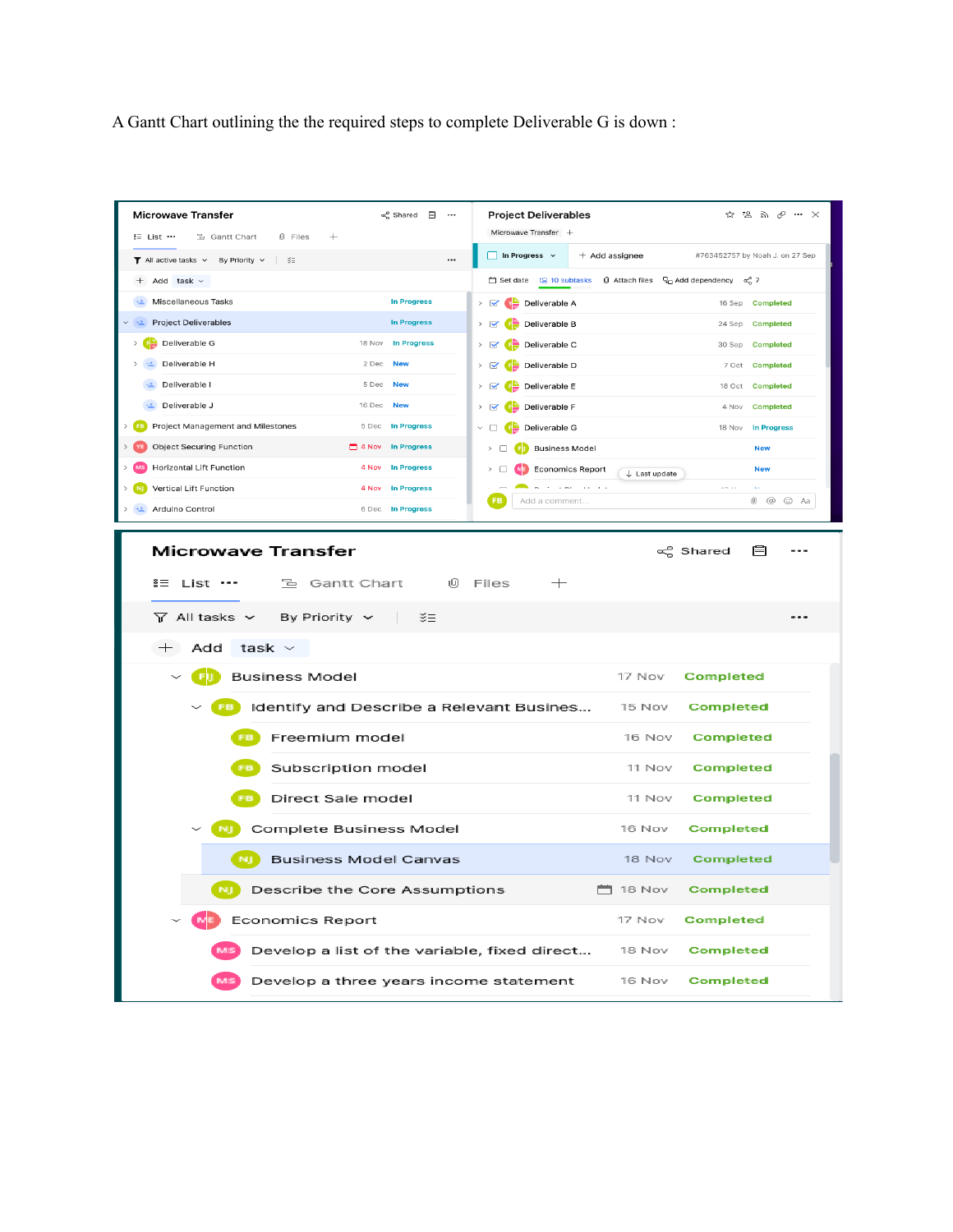| <b>Microwave Transfer</b>                              |        | β∃<br>∞ Shared   |  |
|--------------------------------------------------------|--------|------------------|--|
| : List …<br>品 Gantt Chart<br><b>0 Files</b><br>$^{+}$  |        |                  |  |
| $\nabla$ All tasks $\sim$<br>By Priority $\sim$<br>≍≋≡ |        |                  |  |
| <b>Economics Report</b><br>$\checkmark$                | 17 Nov | <b>Completed</b> |  |
| Develop a list of the variable, fixed direct<br>MS     | 18 Nov | <b>Completed</b> |  |
| Develop a three years income statement                 | 16 Nov | <b>Completed</b> |  |
| Break even analysis                                    | 16 Nov | <b>Completed</b> |  |
| Cash flow Diagram                                      | 16 Nov | <b>Completed</b> |  |
| Justify core economic assumptions                      | 16 Nov | <b>Completed</b> |  |
| Project Plan Update<br>$\check{ }$                     | 18 Nov | <b>Completed</b> |  |
| Create an apdated outline<br>$\check{ }$               |        | <b>Completed</b> |  |
| identify subtasks for the tasks                        | 15 Nov | <b>Completed</b> |  |
| Assigned tasked based on the group c                   | 15 Nov | <b>Completed</b> |  |